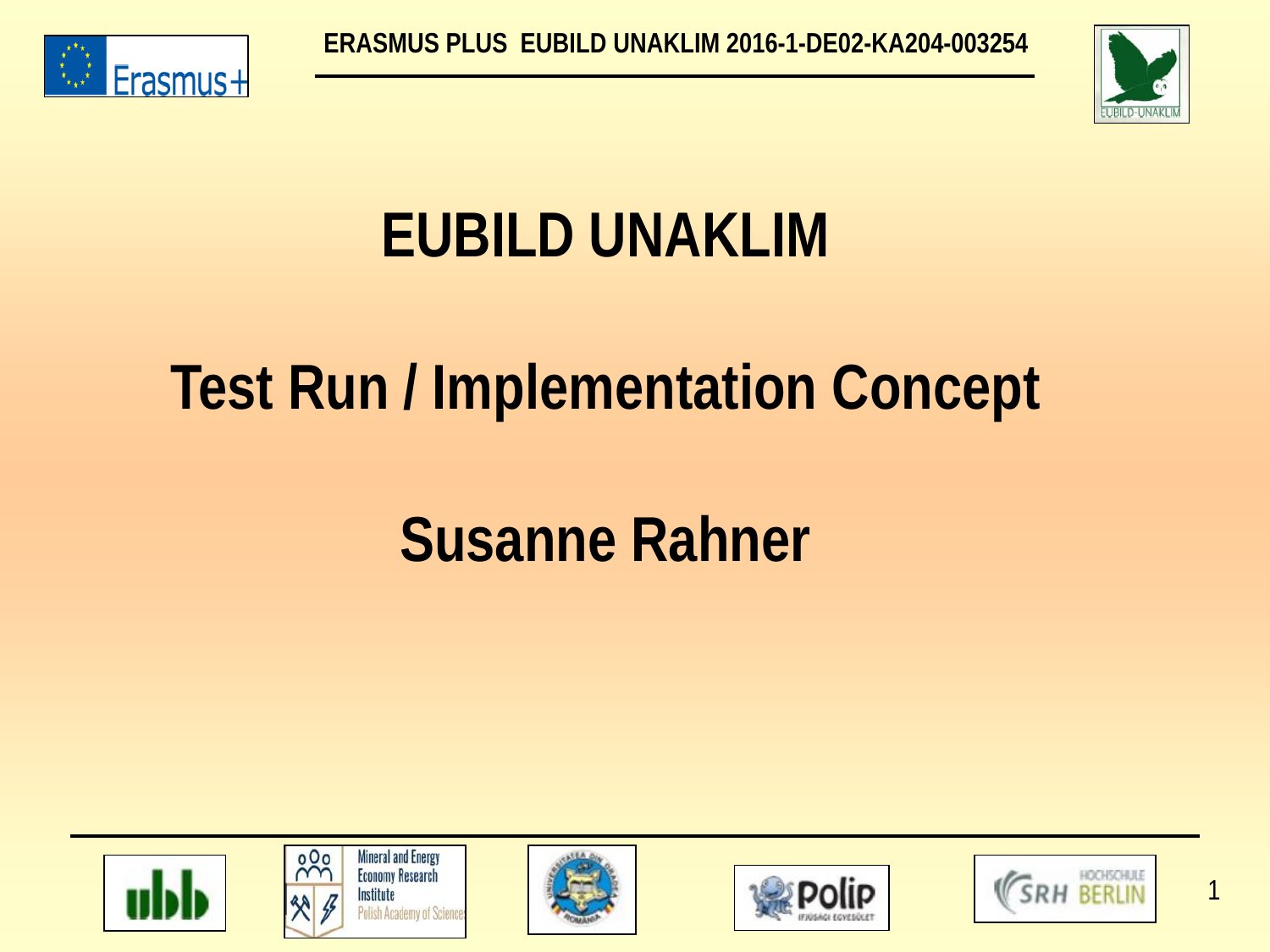



This concept is generally independent of a second ERASMUS + Proposal. Thus there are no exact data yet, and they use the knowledge we have today.

We can only start at the earliest in April 2019. Until then EUBILD-UNAKLIM has to be finalised and reports have to be prepared.

And also, totally different dates can be applicable.

The hypothetical April – 2019 data have been used to design this concept.









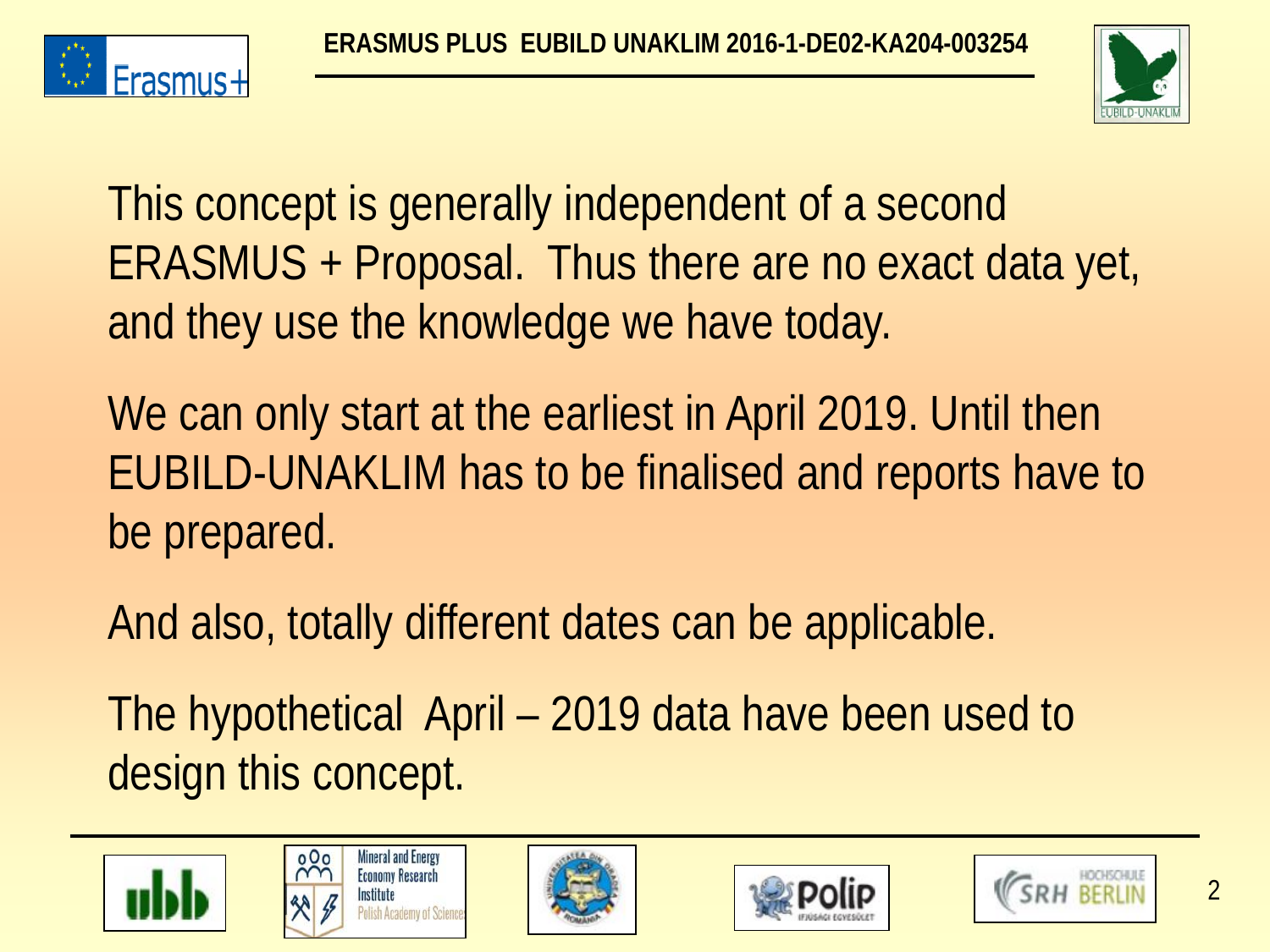

- **1. Adjust Curriculum to specific Country needs and foki** April 2019 – End of June 2019
- Milestone: Curricula for the different countries and languages ready. End of June 2019
- **2. Upload Curriculum and Marketing texts on website and start marketing**  July 2019 - October 2019
	- Milestone: Website and Marketing texts are ready, uploaded and the Marketing can begin October 2019









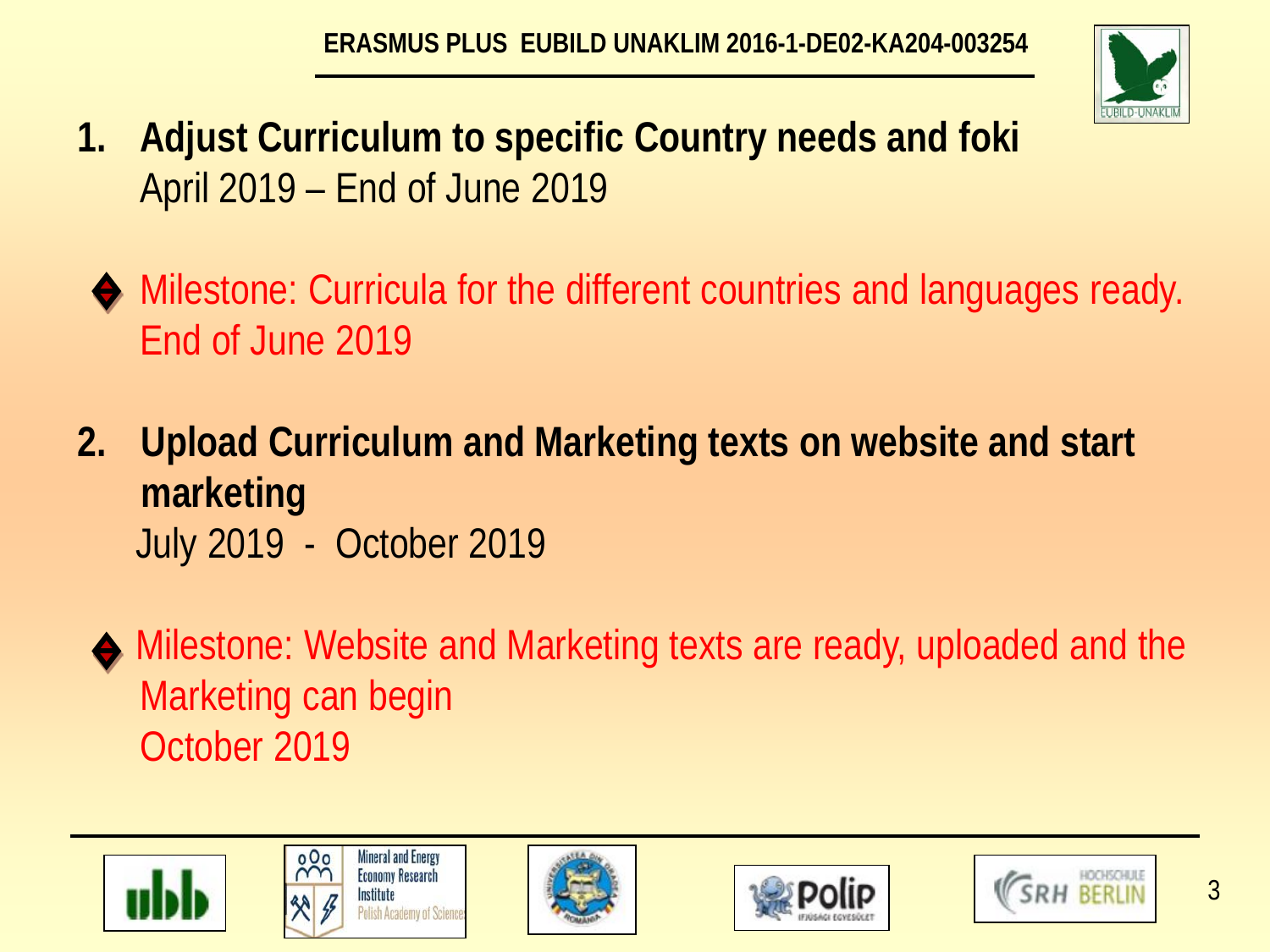



#### **3. Find Trainers**

1-2 for each country, Call for tenders, short list using transparency and Quality Management processes, 3 bids in short list, Interviews, transparent award decision

**Topics** are Waste, Geology, Water management, Juridicial aspects and laws, Renewable Energies + Subtopics, Nature protection, Geographical Information ystems (GIS), Project Management, Applied project management, Search for Job databases, Techniques for successful applications.

End of May 2019 - End of August  $2019 = 3$  months

Milestone: Trainers found, Contracts signed End of August 2019









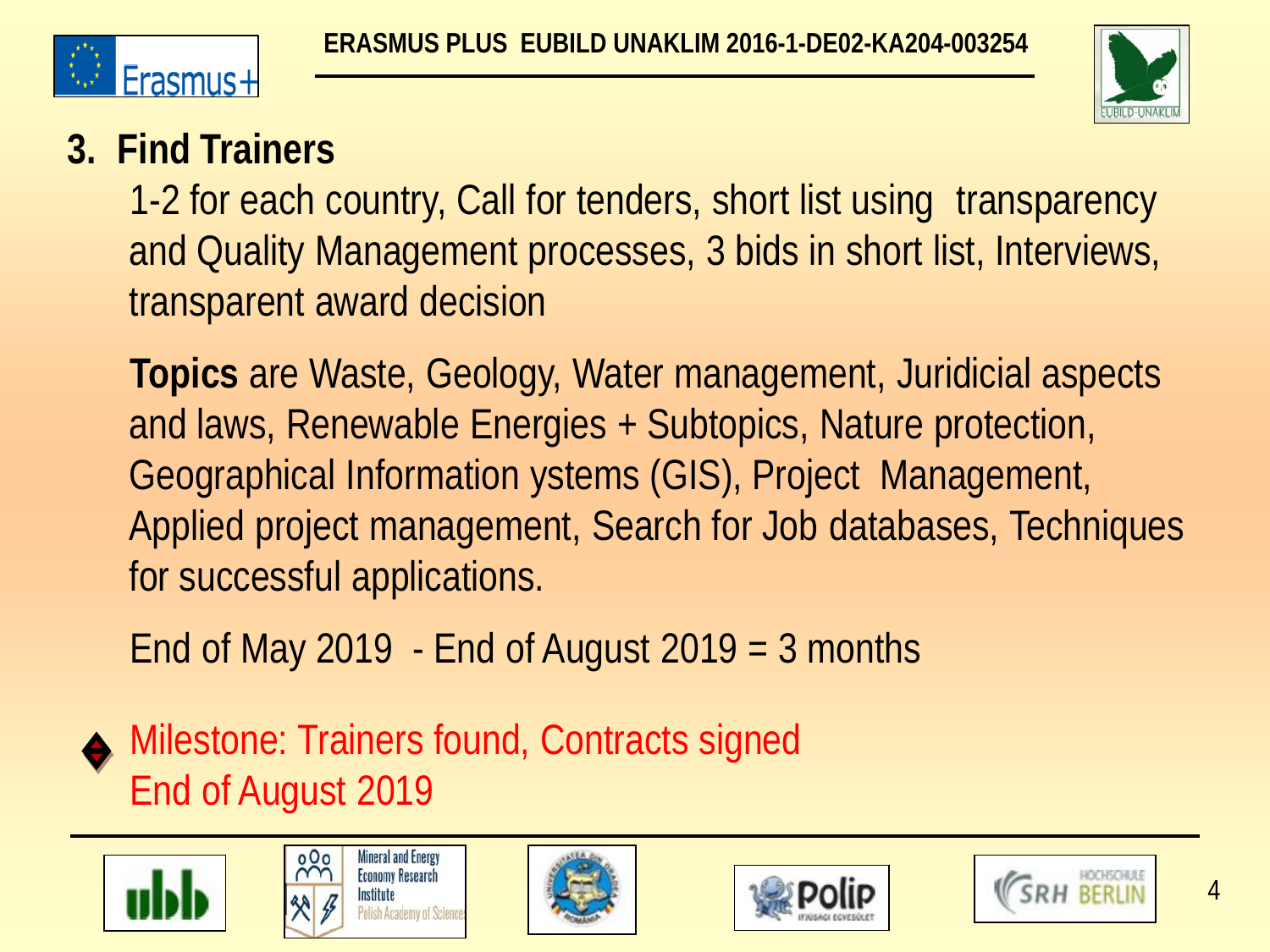



### **4. Find Venues**

Using QM-templates of requirements, see Appendix, Call for tenders and specifications, Short list, Transparent selection process using QM-Templates.

End of May 2019– End of August 2019, parallel to trainer identification

- Milestone: Venues found, Contracts signed End of August 2019
- **5. Market Course in different Media and Platforms to find Participants** i.e. List of contacted addresses, keep memo of interviews and emails August 2019-September 2019
- Milestone: Participants found, interviews done, contracts signed, QM-Templates filled Beginning of October 2019









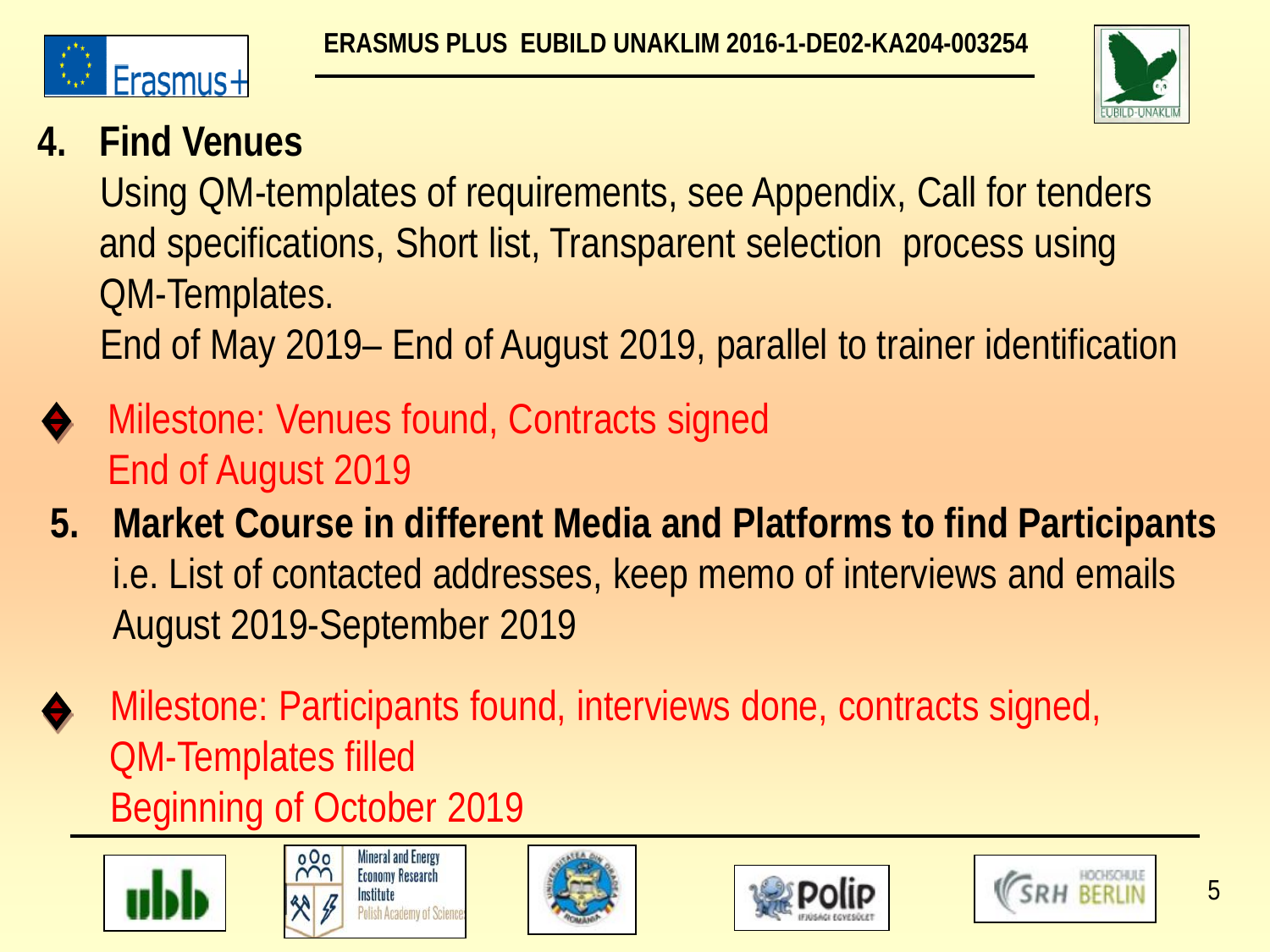



#### **6. Find Excursions**

i.e. Water Treatment, Renewable Energy, Nature Protection, Waste April - September 2019

- Milestone: Excursions are found, Dates are fixed End of September 2019
- **7. Find Internships (three months duration and ABROAD)** October 2019 - end of April 2020
- Milestone: Network of Institutions, SME, NGO, Universities, others who offer internships is printed out End of March 2020









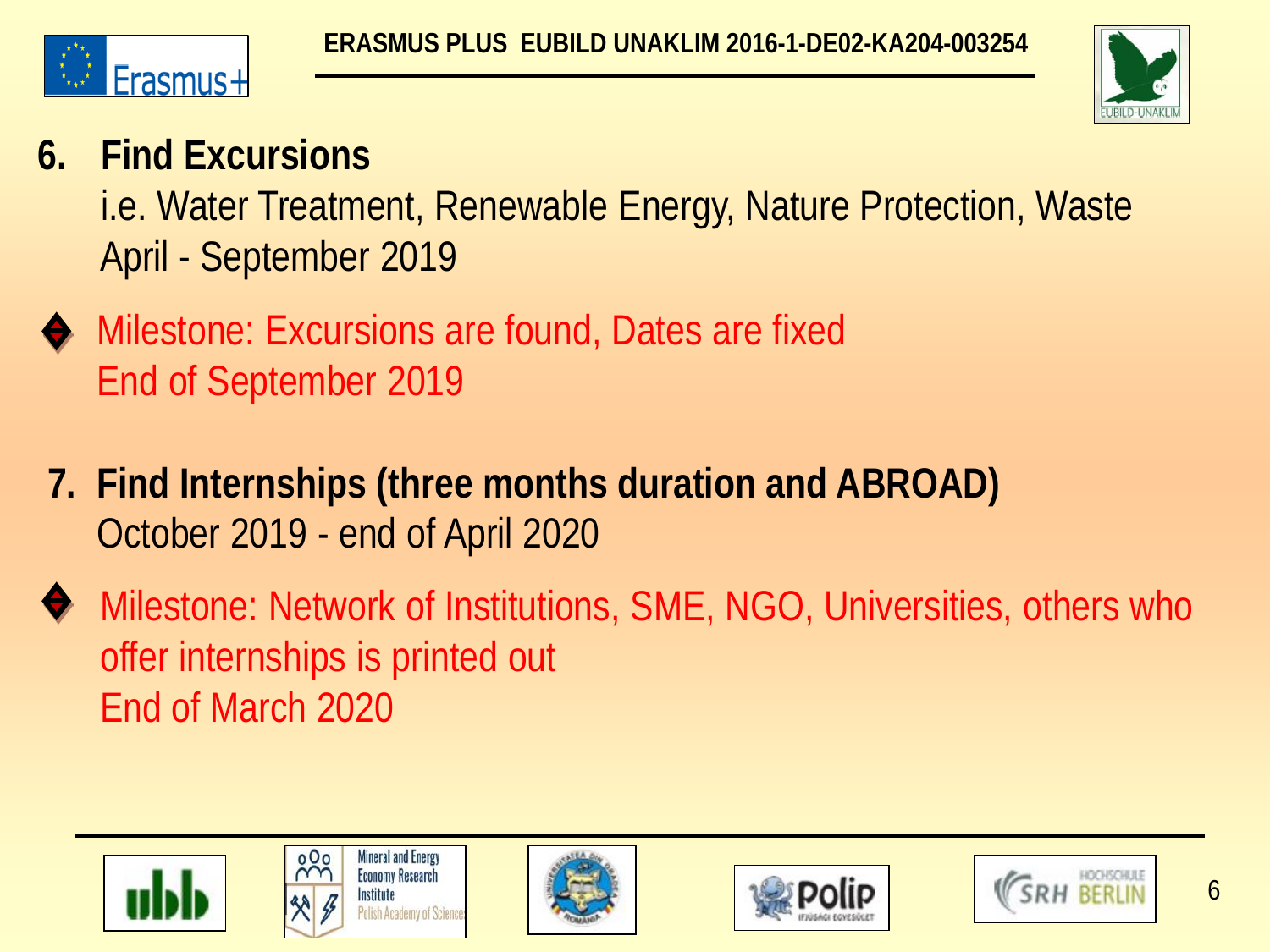



- **8. Course starts – Theoretical Part**  Middle of October 2019 - End of April 2020.
- Milestone: Course finished with final presentation and meeting End of April 2020
- **9. Course starts – Internship Part** May 2020 - End of July 2020
	- Milestone: Internship contract with organisation and participant is signed. End of April 2020

 Milestone: End of Course, Certificates, Feedback, Party End of July 2020









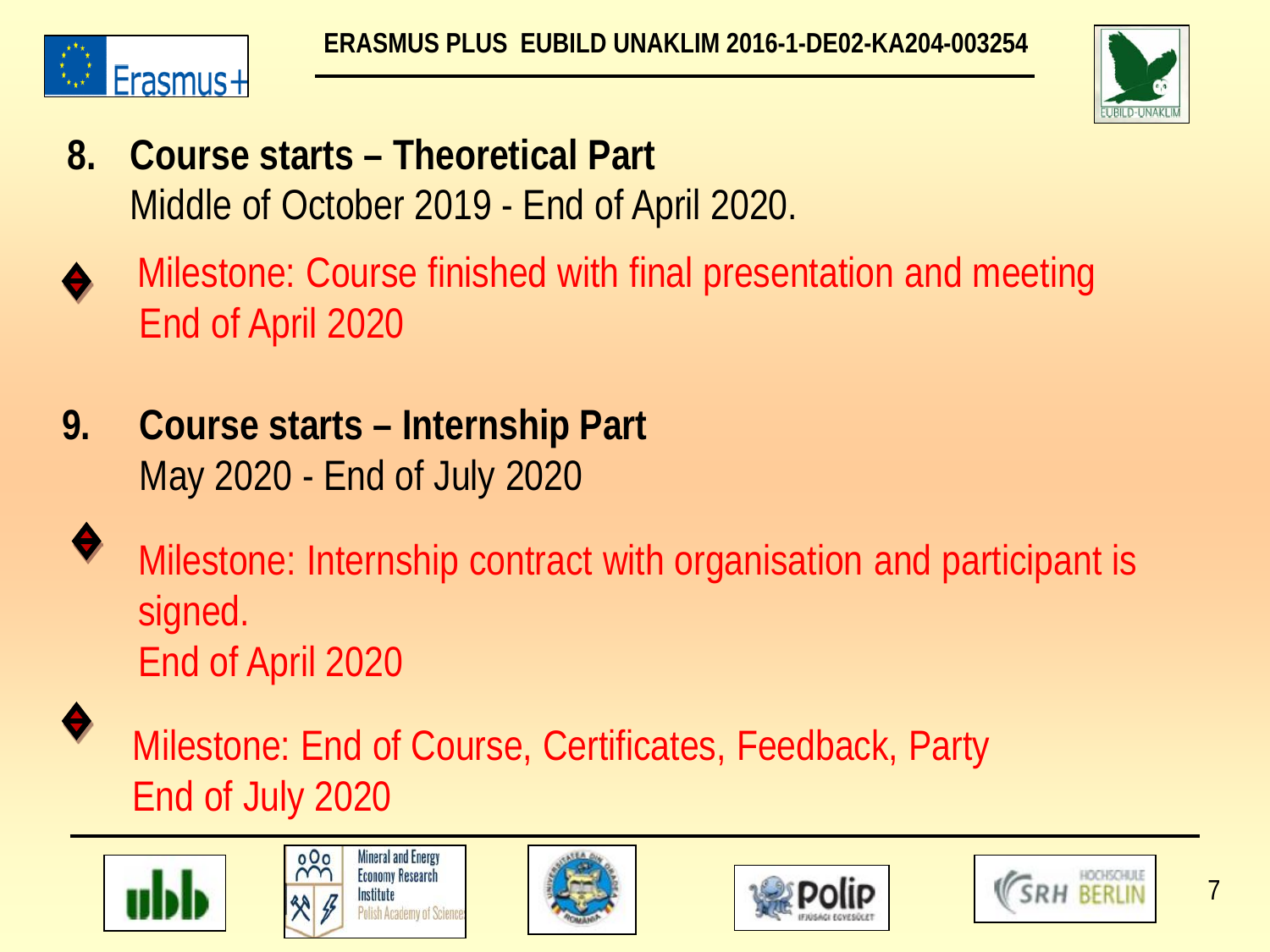



- **10. Finalise Training Letters, try out Exercises, and Assignments** May 2019 - October 2019
- Milestone: Traings letter finalised and online End of October 2019
- **11. Design interactive Website and continually feed**  April 2019 - April 2020
	- Milestone: Website is finished and ready for use April 2020









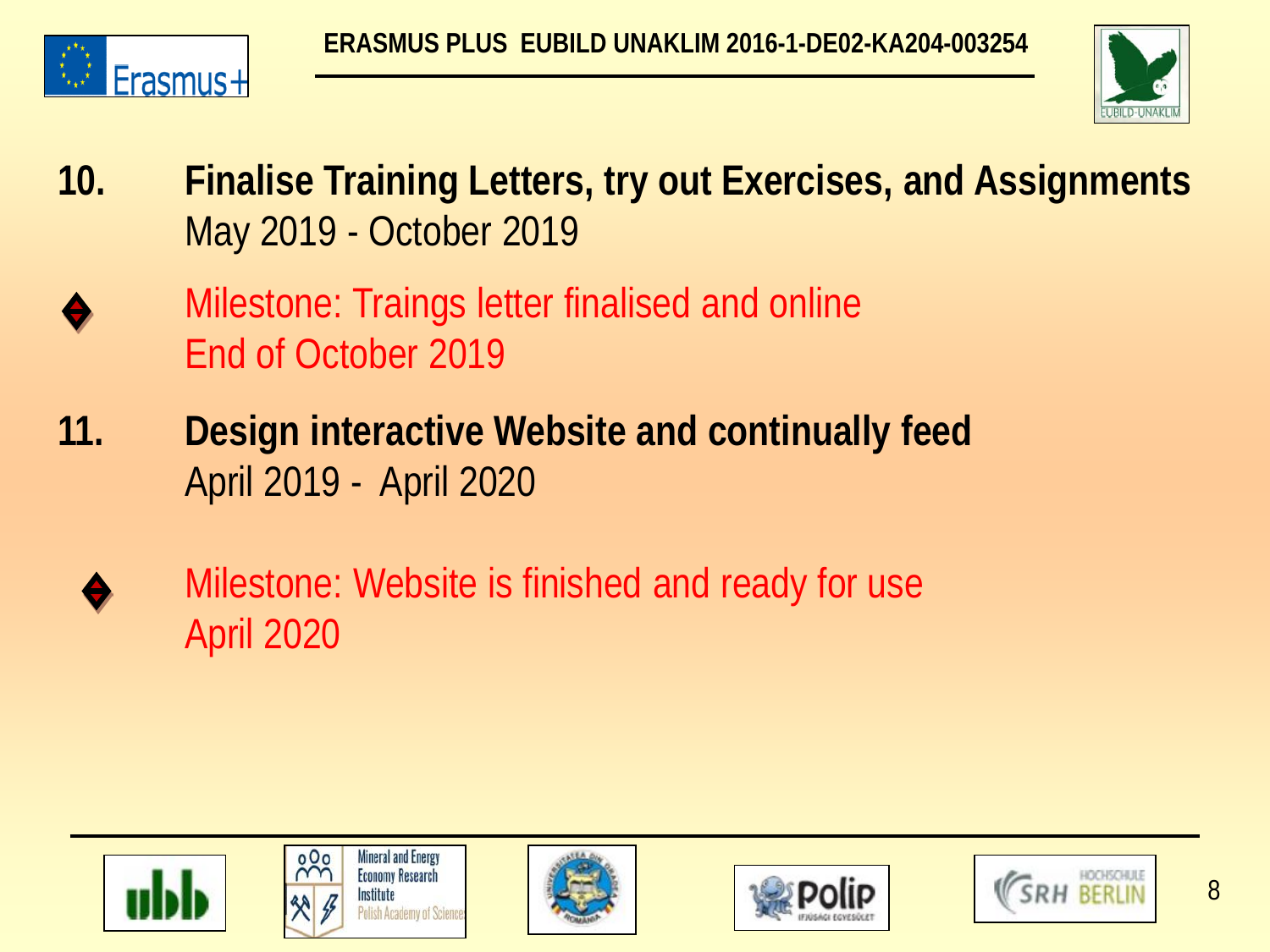



- **12. Exercise for Solar Plant: test exercises and fine tune with Oradea students**  June 2019 - October 2019
	- Milestone: exercises are checked, fine tuned and ready for use October 2019 when Course starts
- **13. Participate and Trainer feedback and finetune start** August 2020 - End of October 2020
	- ◆ Milestone: Fine tuned Course is finalised Beginning of November 2020









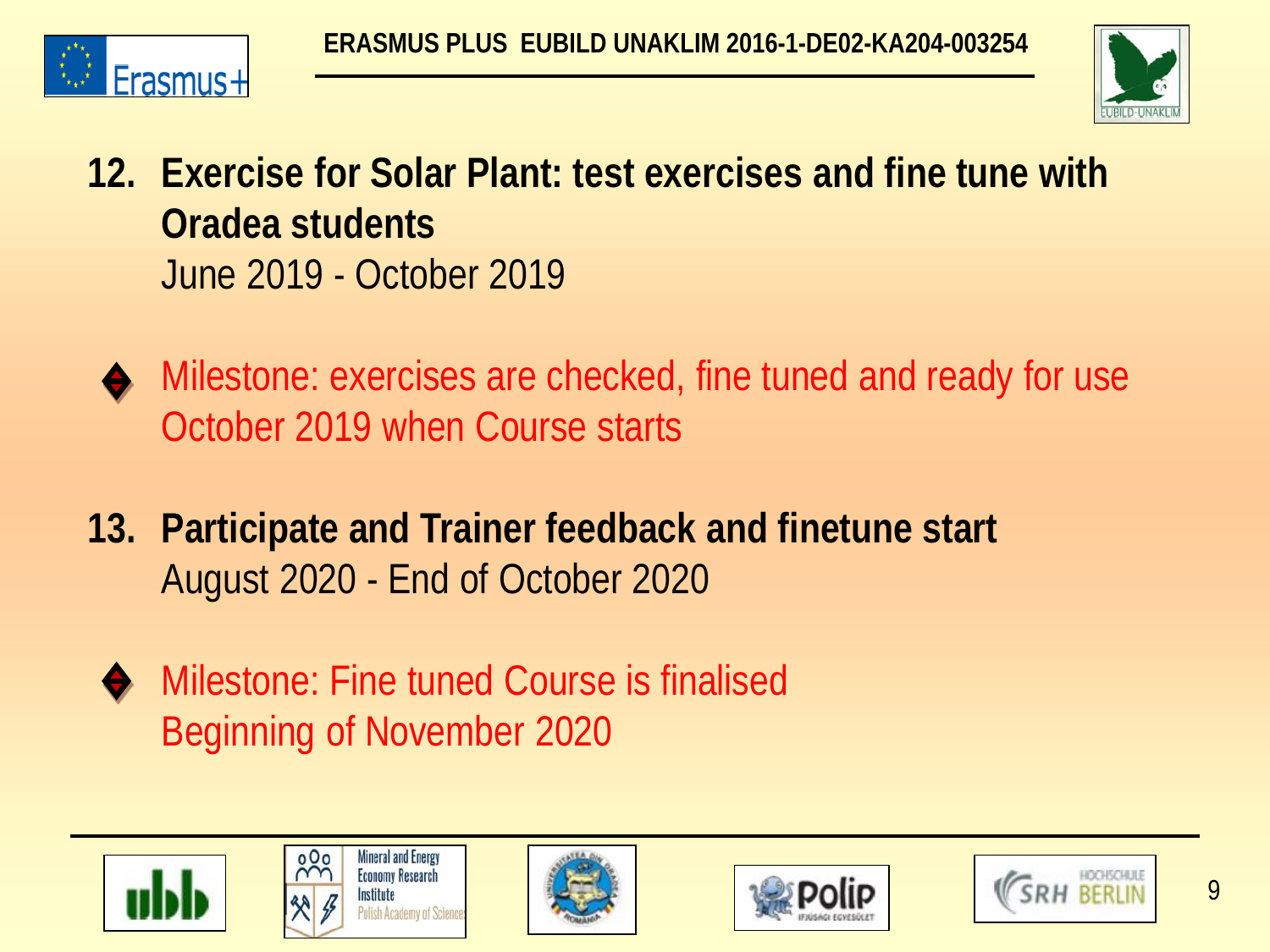



**14. Prepare Course Budget** October 2020 - March 2021

> Funding opportunities in the countries, ESF Funding private money, participants' payments, depends on target group

- Milestone: Budget is finalised, Funding opportunities are identified. End of March 2021
- . **15. Start Marketing second Cohort** February 2021 - End of April 2021
	- Milestone: Second Cohort has started May 2021









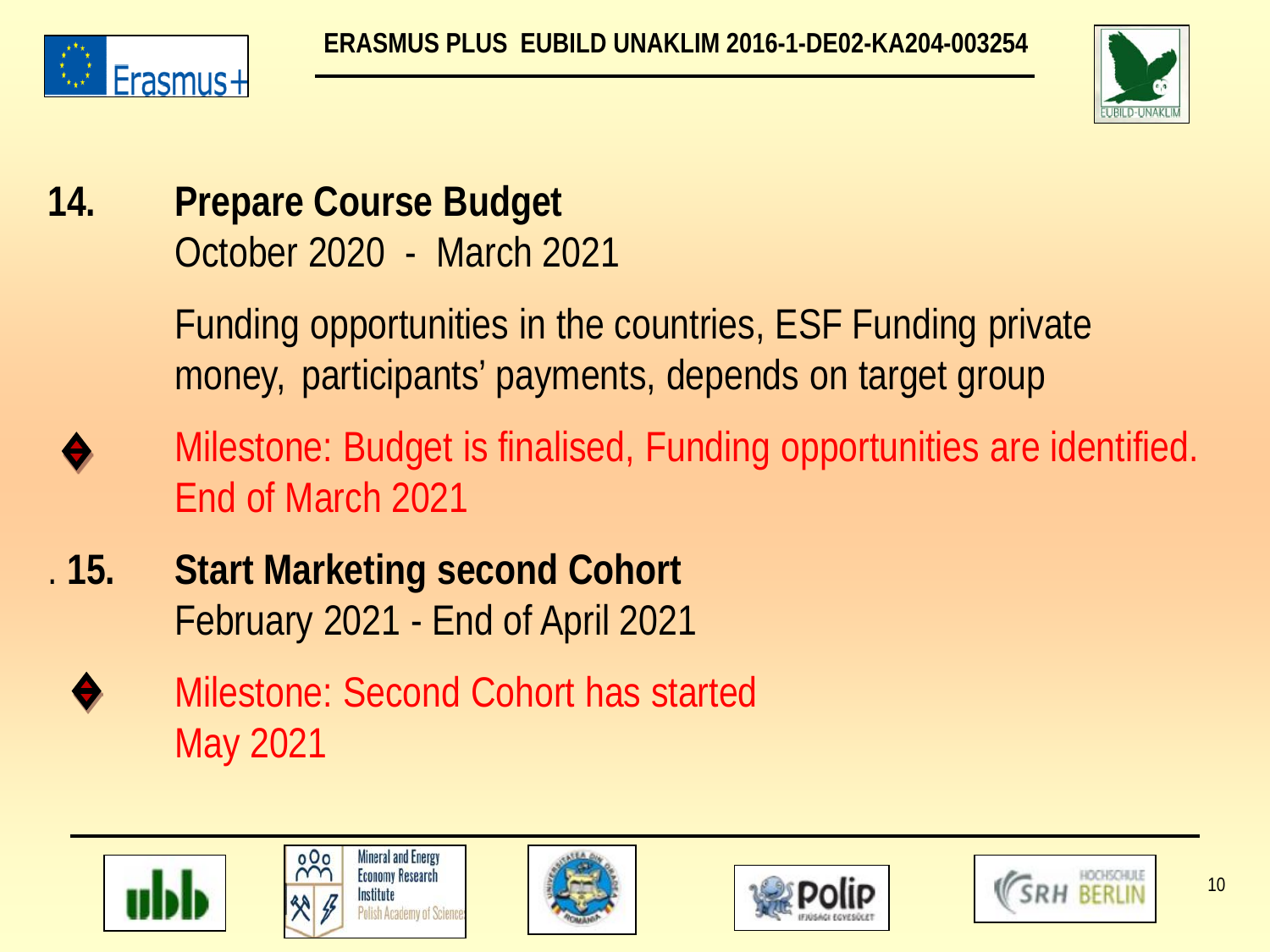

#### **ERASMUS PLUS EUBILD UNAKLIM 2016-1-DE02-KA204-003254**













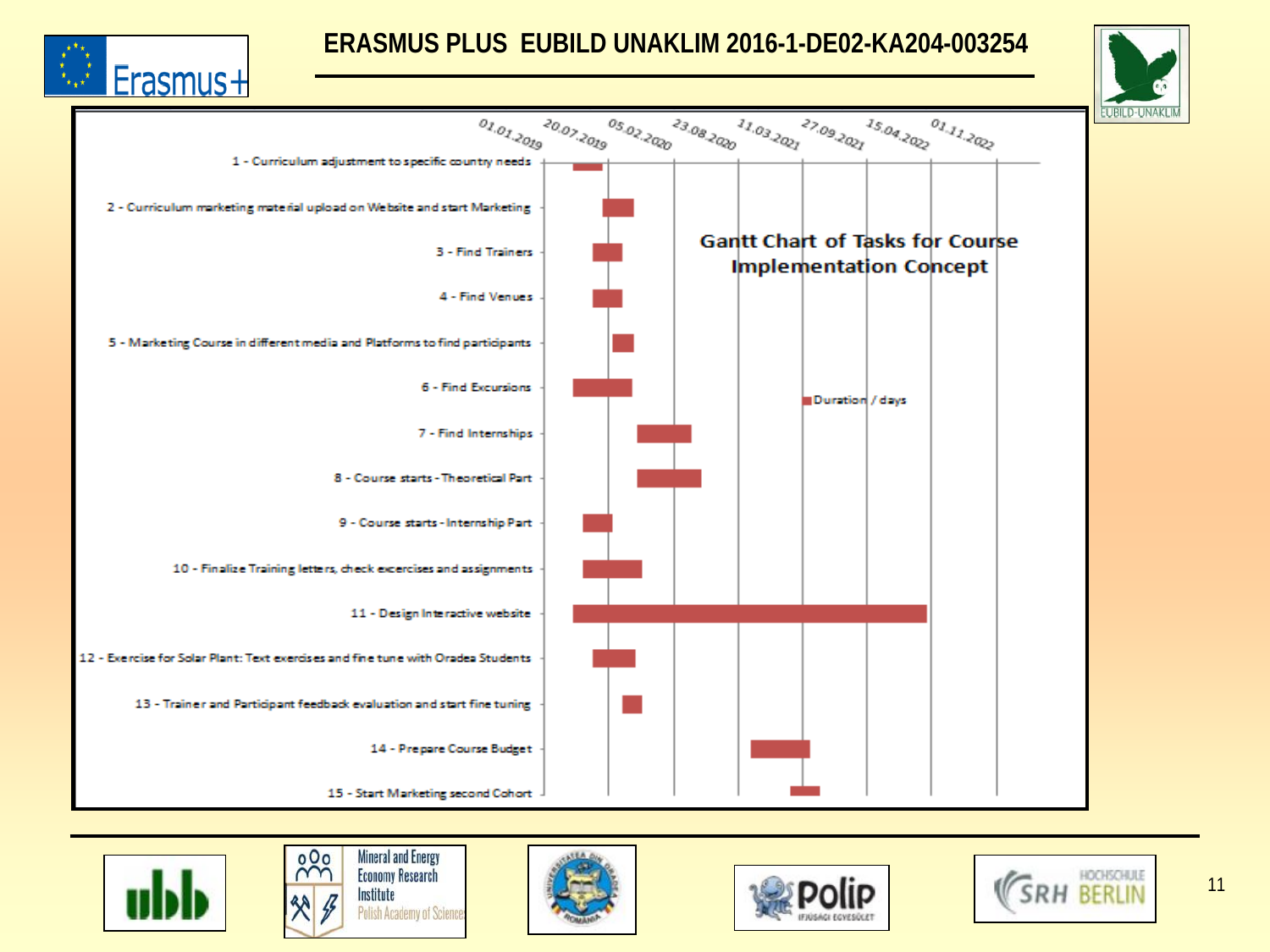



| Responsibility Matrix: Who does what to which extend?<br><b>RACI or DEMI Matrix</b> |                      |         |  |  |
|-------------------------------------------------------------------------------------|----------------------|---------|--|--|
| R: Responsible                                                                      | D: Durchführen       |         |  |  |
| A: Accountable                                                                      | E: Entscheiden       |         |  |  |
| S: Supportive*                                                                      | M: Mitarbeit         |         |  |  |
| C: Consulted                                                                        | <b>B</b> : Beratend* |         |  |  |
| I: Informed                                                                         | I: Informieren       | $*$ new |  |  |
|                                                                                     |                      |         |  |  |









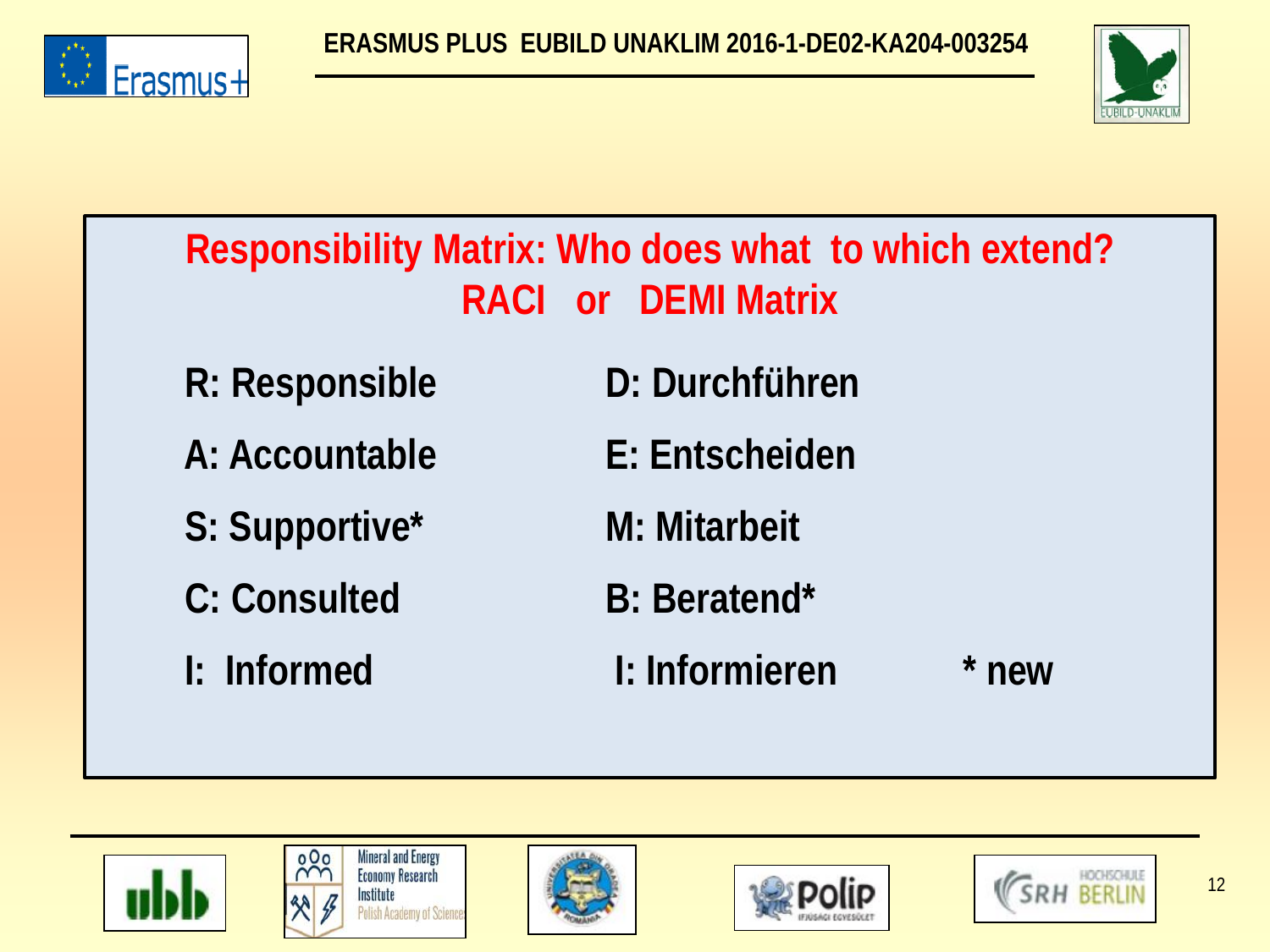





#### **Responsibility Matrix**

| <b>Tasks and Workpackages</b>                                                       | Germany      | Hungary      | Romania      | Poland       |
|-------------------------------------------------------------------------------------|--------------|--------------|--------------|--------------|
| $1$ - Curriculum adjustment to specific country needs                               | $\mathsf R$  | $\mathsf{R}$ | $\mathsf{R}$ | $\mathsf{R}$ |
| 2 - Curriculum marketing material upload on Website and start<br>Marketing          | R, S         | R, S         | R, S         | R, S         |
| - Find Trainers                                                                     | R, A, I      | R, A, I      | R, A, I      | R, A, I      |
| 4 - Find Venues                                                                     | R, A, I      | R, A, I      | R, A, I      | R, A, I      |
| 5 - Marketing Course in different media and Platforms to find<br>paticipants        | R            | $\mathsf{R}$ | $\mathsf{R}$ | $\mathsf{R}$ |
| 6 - Find Excursions                                                                 | $\mathsf{R}$ | $\mathsf{R}$ | $\mathsf{R}$ | $\mathsf{R}$ |
| - Find Internships                                                                  | S, C, R      | S, C, R      | S, C, R      | S, C, R      |
| 8 - Course starts - theoretical Part                                                | R            | $\mathsf{R}$ | $\mathsf{R}$ | $\mathsf{R}$ |
| - Course starts - Internship                                                        | $\mathsf{R}$ | $\mathsf{R}$ | $\mathsf{R}$ | $\mathsf{R}$ |
| 10 - Finalize Training letters, check assignmants                                   | R, S         | R, S         | R, S         | R, S         |
| 11 - Design Interactive website                                                     | S, C, R      | S, C, R      | S, C, R      | S, C, R      |
| 12 - Exercise for Solar Plant: Text exercises and fine tune with<br>Oradea Students | S, C         |              | $\mathsf{R}$ | C, S         |
| 13 - Trainer and Participant feedback evaluation and start fine<br>tuning           | I, R, S      | I, R, S      | I, R, S      | I, R, S      |
| 14 - Prepare Course Budget                                                          | R, A, I      | R, A, I      | R, A, I      | R, A, I      |
| 15 - Start Marketing second Cohort                                                  | I, R, S      | I, R, S      | I, R, S      | I, R, S      |